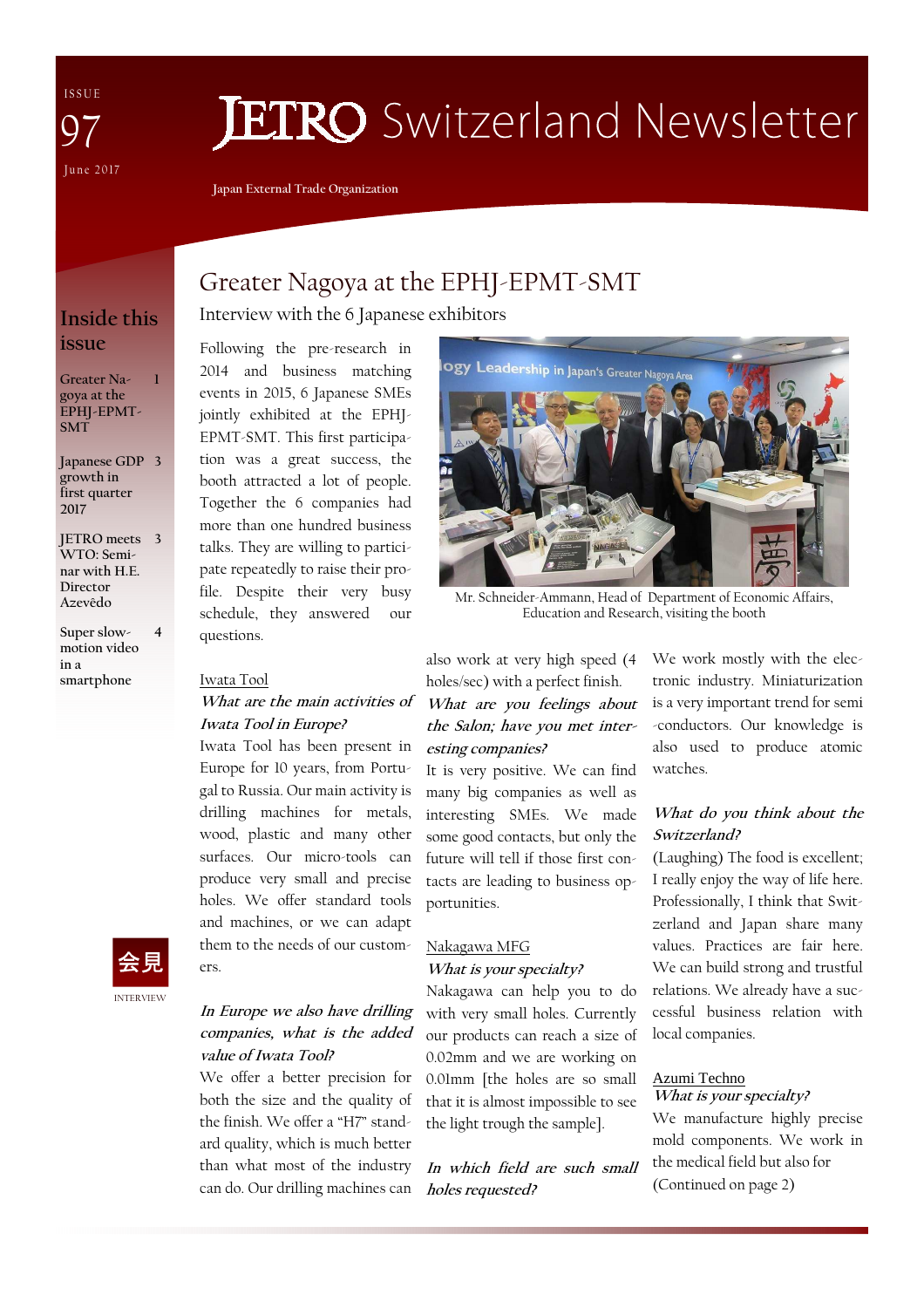# Greater Nagoya at the EPHJ-EPMT-SMT

#### (Continued from page 1)

other industries requiring high quality and precision. We specialize especially in manufacturing mold with complex shapes, for instance round-corner shaped ones.

#### **For how many years have you been working with Swiss companies?**

We start to make the first contacts 4 years ago. Then, 3 years ago we came in Europe for the first time. It is important to be here on a regular base. Potential partners need to know you and remember you. We signed the first contracts 2 years ago and we are very satisfied.

#### **What kind of Swiss companies are interested in your products?**

Since the beginning of the week we talked with several companies working in the watch industry. They highly value our work. Round -corner and complex shapes that do not require a manual polishing are very interesting for them. Generally speaking, a lot of medical innovations have been adapted to the watch industry.

#### Kitaoka Industrial

#### **Kitaoka produces monocrystalline diamond, what can we do with it?**

Our main activity is the production of very resistant tools, like drill bit. Our added-value is that, instead of having just a very small diamond part fixed on a classic metal piece, we offer a full monocrystalline diamond tool. By doing that, we avoid any weakness inherent to the use of assembled pieces.

#### **In which other products can we use your monocrystalline diamond?**

There are several applications for that. In the field of music, we use diamond for the tweeters in the speakers but also for record players.

We also work in the medical field, especially for implants. Diamond has two strong advantages compare to other materials: it is extremely solid and totally bio-compatible.

#### Juken Kogyo

#### **What kind of products do you offer?**

We work in the field of plastic molding. We can manufacture super-precision plastic parts by injection. We also offer high precision molding products. We are very proud of our precision which reaches nano-level accuracy. Our products are mostly used for consumer electronic, watches, cameras and automobile parts.

#### **You brought some samples, could you please tell me what I am looking here?**

Let's take this one first. With your eyes only it looks like dust, but if we magnify it you can see that those very small pieces are micro gear. Those "powder gears" work perfectly. The second one is an optical component with a nano-size surface pattern. We can also process plastic or optical components to apply ultra-precise patterns without any polishing.

**What are your expectations here?**  We are here for the first time. We

hope to meet some potential good friends and eventually making business with them. We are mostly looking for partners in the medical field, but also fashion.

#### Nagase Integrex

#### **What kind of machines do you manufacture?**

We produce mostly high-precision binding machines. It is the first time that we attend to this trade fair and we are mostly looking to meet people in the nano-tech where our products can be useful.

#### **On which European markets are you focusing?**

All the European markets are potentially interesting, but we mostly focus on the German and the Swiss markets. They are the most advanced ones. Our products are made for advanced high precision markets. Only few markets can really enjoy the added-value we offer.



The 6 companies offered Japanese sake at the reception held on June 21st

INTERVIEW 会見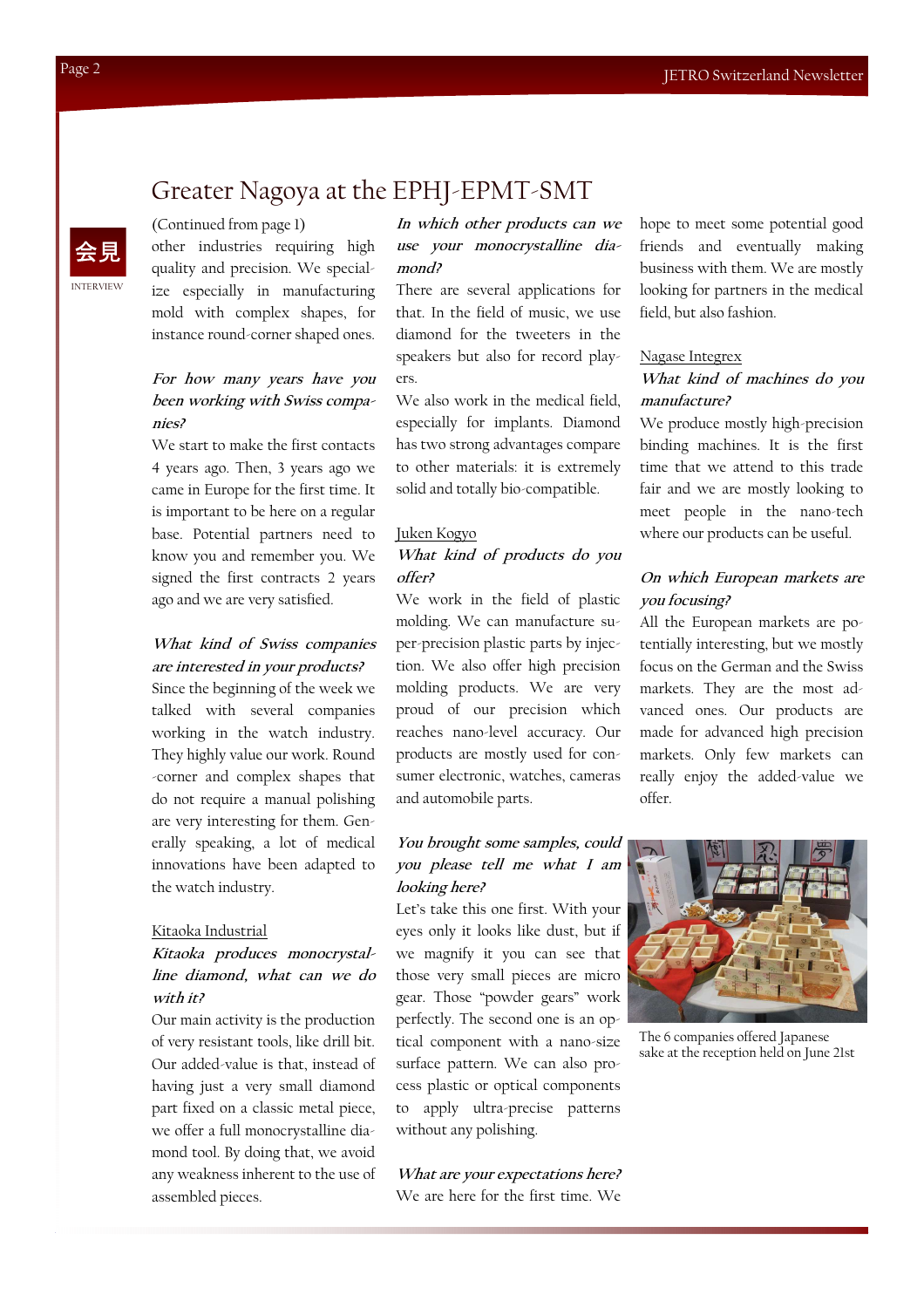# Japanese GDP growth in first quarter 2017

The Cabinet Office released, on June 8th, the second preliminary figures regarding the Japanese GDP growth in the first quarter 2017 (Jan-March). With 0.3% growth, the GDP expansion has been smaller than expected (0.5%). However, it represents the 5<sup>th</sup> consecutive quarter of expansion, making of it the longest period of growth in more than 10 years. This correction is mainly explained by smaller domestic demand. The current GDP of Japan is 525,151 billion Yen (real seasonally adjusted GDP).

The first preliminary figures for the second quarter (April-June) will be published on August 14<sup>th</sup>.



Source: Japanese Cabinet Office

# JETRO meets WTO: Seminar with H.E. Director Azevêdo

On May 22, JETRO held a business seminar under the theme of "Current issues in global trade," taking the opportunity of a visit to Japan by His Excellency Roberto Azevêdo, Director-General of the WTO. JETRO Chairman and CEO Hiroyuki Ishige stated in his opening remarks that people around the world are now focusing on how the WTO will play a leading role under the leadership of Director-General Azevêdo in realizing global trade liberalization in the midst of rising protectionist sentiments seen worldwide.



Mr. Hiroyuki Ishige, Jetro Chairman and CEO

Following Chairman Ishige's remarks, Director-General Azevêdo took the podium and acknowledged that various challenges have been facing the global economy. He continued that "While issues regarding trade are sometimes discussed in connection with the problem of structural job losses, there is evidence from research that advancement of technology and innovation have a much more significant impact on employment than trade does. However, both trade and technology are essential elements in achieving sustainable global growth and development." In addition, he emphasized that it is impossible to solve global trade issues outside a multilateral trade framework, and stressed the importance of the role played by the WTO as a well-experienced and functional organization, as seen in past achievements such as the creation of the "Dispute Settlement Understanding" system and the conclusion of the trade facilitation



His Excellency Roberto Azevêdo, Director-General of the WTO

agreement in 2013. The Director-General concluded by expressing his determination to see a successful WTO Ministerial Conference in Buenos Aires at the end of 2017, as well as his expectation for the leadership of Japan.

Details on the JETRO website

**ACTIVITY** 活動